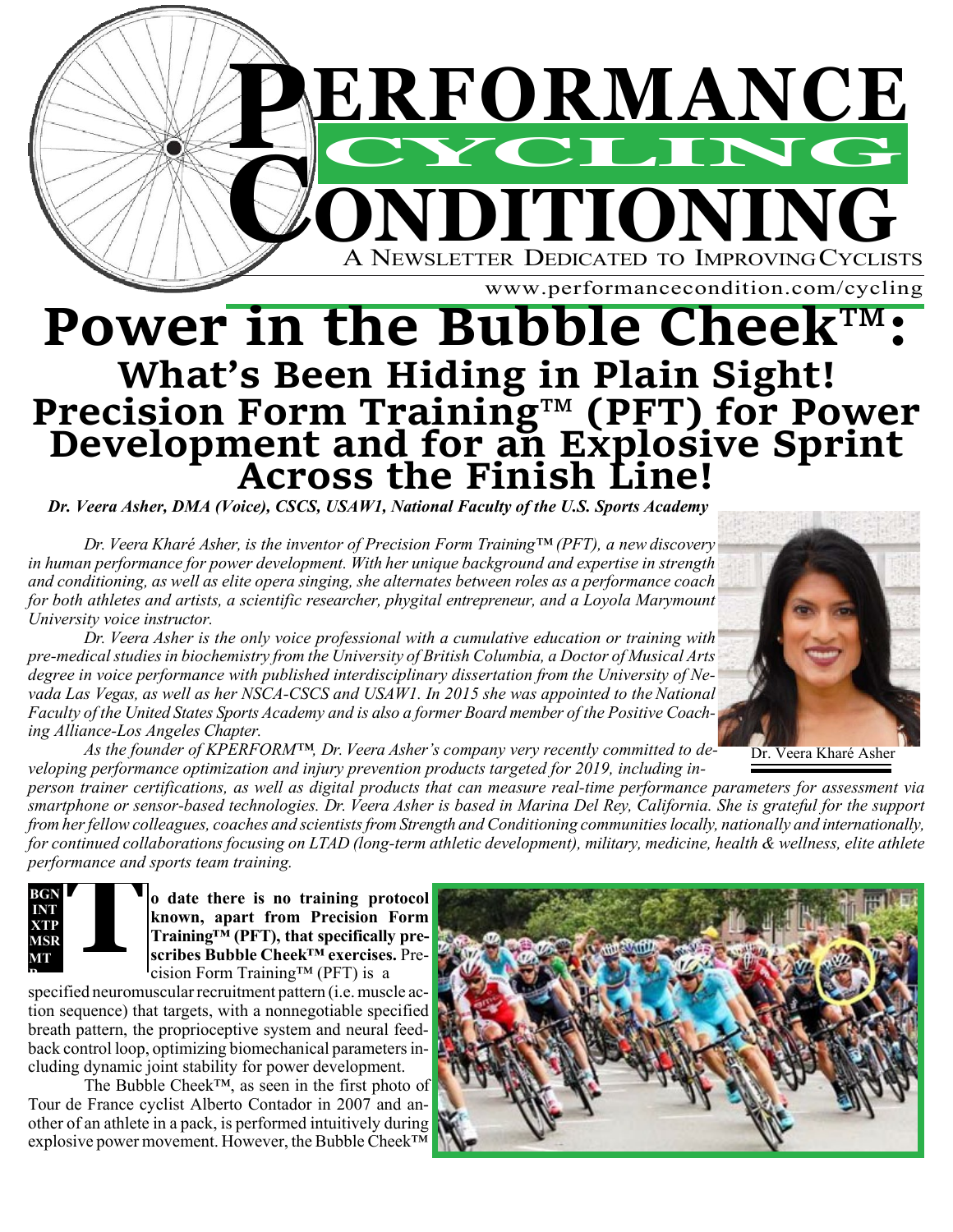is not limited to cycling.

The Bubble Cheek™ is also seen performed in other sports and athletic actions such as sprinting, batting in baseball, jumps in figure skating, javelin throwing, dunking in basketball and diving. The Bubble Cheek™ forced exhale, used intuitively by so many elite power athletes is the first external cue, that hints asto why it could be a hidden tool for improving rate of force development (RFD) or explosive power movements for all athletic levels. Here are some photos to further represent this concept.

This article will focus on (4) areas, as to why PFT initially uses the Bubble Cheek™ exhale and inhale when training for power development. The four areas will focus on the: breath, center, spine and vocal cords (inclusive of the glottis and larynx). Once the connection between the Bubble Cheek™ exhale and power is illustrated in this article also addressing joint performance, it will then be revealed how there is possibly something even better than the Bubble Cheek™ exhale, to recruit the closest to a maximum force production with speed, delivering maximum power (i.e. 1RM).



# **Performance Target Goals of the Bubble Cheek™ for Power Development in Precision Form Training™ (PFT)**

**Bubble Cheeks Open Glottis Exhale** (Subglottal Pressure/Vocal **Breathing Options: Cords Targeted) FI=Forced Inspiratory (Inhale) FE=Forced Expiratory (Exhale)** т. **Sus: Suspended breathing between FI & FE GR=Grunt (Forced Exhale with Sound) VM=Valsalava Maneauver with open airway Active Breathing always (i.e. open glottis)**with an open airway FI, Sus, FE, GR, VM (Intrathoracic and **Intraabdominal Pressures Targeted) Proprioceptive** Lenthened Spine **System** (Athletic Spine **Center of Pressure** Performance™ (COP) Targeted (ASP) Targeted)

PFT's Bubble Cheek™ exhale can be used as a baseline reference connecting the four areas of breath, performance of the proprioceptive system's neural feedback loop, spine, and glottis, thereby improving PFT's overall goals of **Focus**, **Center** and **Power** for an athlete [NOTE: see PFT Chart on Focus-Center-Power at end of article]. The PFT sequence once learned, can then become integrated into a sport or skilled movement via a



Tai Chi (conscious) to Kung Fu (unconscious/automatic) training approach; thus, allowing for it to be activated during race day in performance-under-pressure situations. For example, in cycling, if the cyclist can activate PFT during a sprint (e.g. race across the finish line) they can optimize repetitive explosive power performance targeting increased speed, with the support of percussive breathing (i.e. faster rates of forced inspiratory and expiratory breath cycles), but without compromising smoothness of their pedal stroke by keeping core strength, and a stable posture due to functional joint performance. In my opinion, a complementary sport to cycling, would be boxing sessions (i.e. 'gloves on' mitt work) to simulate the 'mirror' activation of this neuromuscular sequencing. Boxing has similar breathing patterns to cycling, based on the demands of keeping a consistent cadence (i.e. pedalling rate).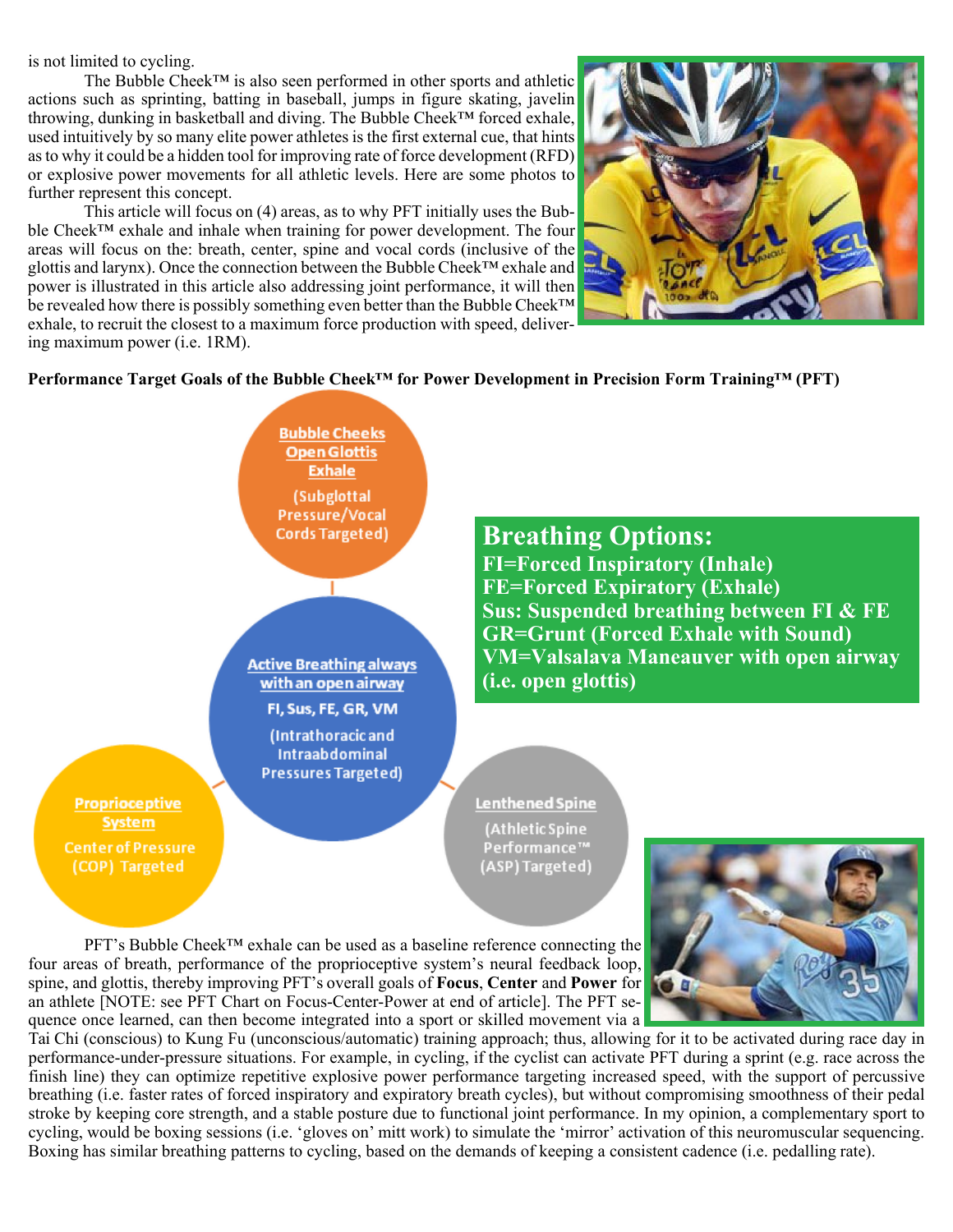For example, my boxing Coach Justin Radley, suggests that in boxing, "the hands are relaxed until you actually deliver the punch or strike. The power of the punch, supported by maximum efficiency in torque, is delivered by a coordinated movement between breath, core, posture and stance (i.e. foot position when shifting weight)". In my experience with boxing, the nonstop 'shoe shine' combination with a 1-2 (i.e. jab and cross), is comparable to hand tension rates and transverse plane core performance with stable posture, to that of pedal strokes during powerful sprints in cycling. Strength and Conditioning Coach Matt Hank, MS, CSCS, USAW, in his experience with PFT suggests benefits for an athlete in that, "PFT helps to create optimal alignment which can directly enhance performance RFD (rate of force development). PFT in athletic posture helps to take slack out of the system. Joints are in correct position. Thus muscles/fascia are in the optimal length tension relationship, which would lead to improved performance in all athletic qualities – strength, power and speed."



An initial PFT activation can be triggered with a Bubble Cheek™ exhale in a ready position (i.e. athletic stance). So, let's define Bubble Cheek™ in more familiar terms. It is a Valsalva Maneuver (VM), but with one major difference. The Bubble Cheek™ exhale uses VM with an open airway, or more technically, an open glottis. As a certified strength and conditioning specialist, the VM both closed glottis and open glottis is listed in our strength and conditioning literature, but I could not find anyone who specifically taught the open glottis version of the VM in training for maximum strength and power.

## **Valsalva Maneuver:**

**Definition 1:** "Valsalva Maneuver described for decades in medical physiology literature as the voluntary increase in intrathoracic pressure by forcible exhalation against a closed glottis."

# From: **<http://www.dtic.mil/dtic/tr/fulltext/u2/a283651.pdf>**

NAVALAEROSPACE MEDICALRESEARCH LABORATORY51 HOVEY ROAD, PENSACOLA, FL 32508-1 046AD-A283 651 NAMRL-1393 EFFECTIS OF WEIGHT LIFTING ON INTRATHORACIC PRESSURES GENERATED BY ANTI-G STRAINING MANEUVERS L. G. Meyer, J. D. Grissett, and J. G. Lainberth

**Definition 2:** " The rhythmic action of breathing may compromise spinal stability through the transient relaxation of the core muscles; this is why during performance of maximal lifts, breathing may transiently cease altogether with the Valsalva Maneuver, whereby lifters attempt to exhale against a closed airway. For healthy people without cardiovascular limitations such as high blood pressure, this maneuver can be advantageous by increasing intra-abdominal pressure and thus increasing the compressive forces between adjacent vertebrae to preserve spinal stability.

From: exclusive excerpt from the book *Developing the Core, published by Human Kinetics*. **[https://www.nsca.com/education/articles/kinetic-select/anatomical-core-neural-integration/](http://www.nsca.com/education/articles/kinetic-select/anatomical-core-neural-integration/)**

Most of us have activated and experienced the Valsalva Maneuver (VM) with a closed glottis, to stabilize and protect our lumbar spine during heavy lifts. What we know is to breathe, hold the breath, close the airway and then lift. However, what if there was a way to move the breath through an open airway rather than holding it against a closed glottis, to get the same effect achieving a rigid torso for spine support, while also reducing risk to those with cardiovascular issues? Well the Bubble Cheek™ exhale, because it allows for an open airway with a VM type activation, is the first step towards learning more about this.

To understand why the open glottis or open airway is beneficial to a power athlete, one must be open to learning more about the larynx and its role related to the glottis and the vocal cords.

The Bubble Cheek™ exhale is a first external cue of an open glottis VM, but a grunt or voicing, that also necessitates an open airway for glottal performance during a powerful action, as observed in tennis, javelin, shot put and various martial arts, could then be that second cue hinting another action that could define new target goals to measure performance optimization during powerful movements. For purposes of this article, the neural feedback control loop and the proprioceptive system, because it is always activated (i.e. a human is not an inanimate object), does not allow any physical position to be considered static. Therefore, potential for a

variety of dynamic movement is possible in an athletic stance or just standing or sitting, even if there are no major visible changes in the outer physical body. A good example is with elite and powerful singers, who seem to perform without much effort, and yet, there is a lot of dynamic movement internally. The importance of the open glottis with or without sound (i.e. nonphonatory approximation of the vocal cords) then introduces new external cues we can borrow from the voice performance discipline. We, as strength and conditioning specialists and sport coaches can look at high performance vocal athletes and their specified target goals, to discover new areas of potential to improve athletic performance for maximum strength and explosive power movements.

In voice training and voice science, there are several ways one can measure how the voice performs. However, in relation to strength and conditioning, it is important to understand that the power source for the vocal cords is air, via lung pressure, creating something called subglottal pressure (below the glottis/vocal cords). This subglottal pressure is coordinated by laryngeal and core musculature in order to manipulate the qualities of speech and singing. There are also ways

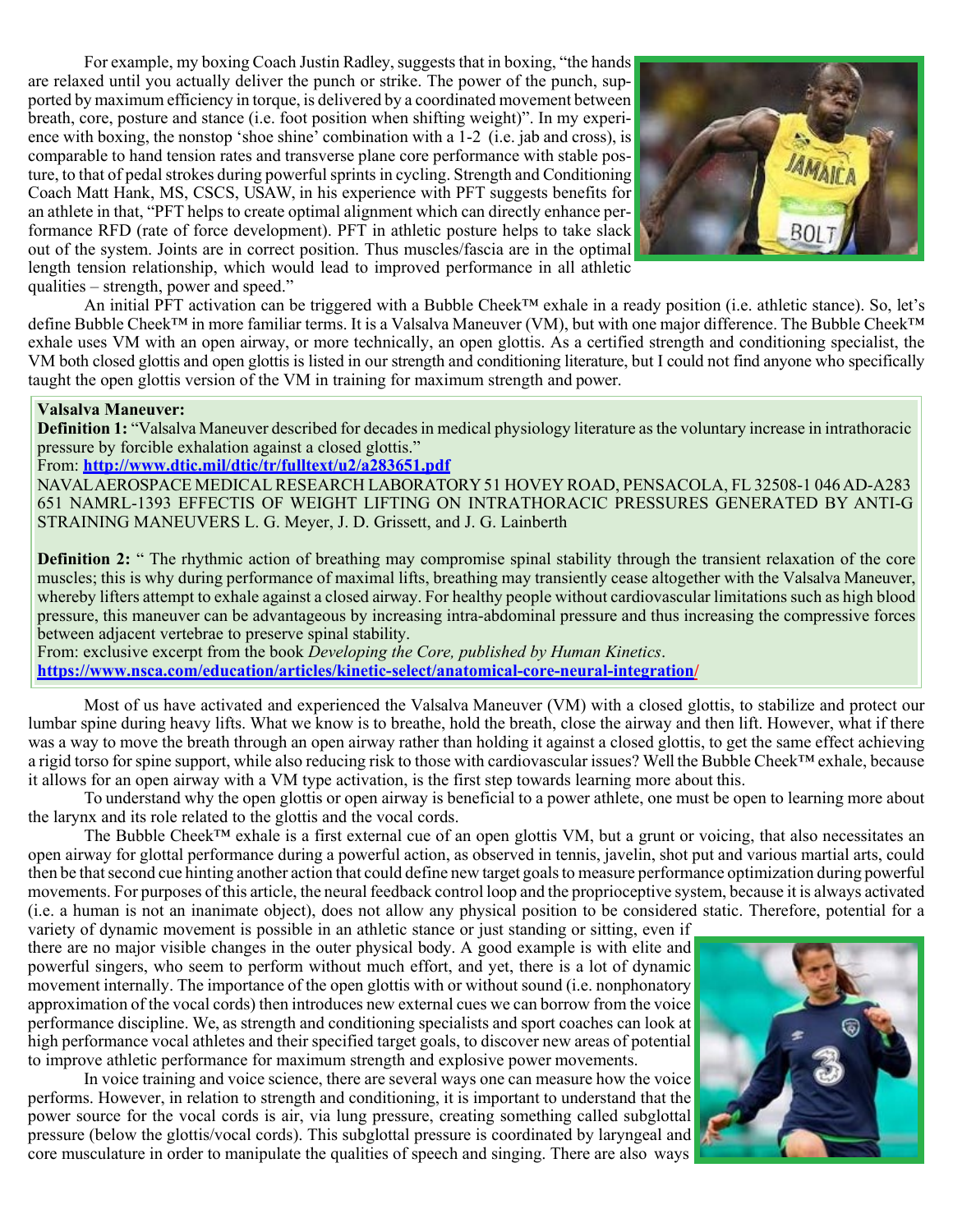to approximate (i.e. shape) the vocal cords, to almost come together, but not make sound. This is where balance and coordination, via the stability and strength of the laryngeal and abdominal core muscles, stability and mobility of joints, are critical for optimized glottal control, agility and overall vocal power.

## **The Bubble Cheek™ Exhale revealed! Why the Vocal Cords, even when not making sound, is important for Athletic Performance.**

The Bubble Cheek™ exhale is a version of the Valsalva Maneuver (VM) with an open airway, or more specifically, VM with an open glottis. The glottis sits in the larynx, which is also called the voice box. The shape of the glottis is determined by the vocal cords (i.e. vocal folds). The vocal cords are housed in the voice box, and the power source to the vocal cords is the air that you exhale. The stronger the forced exhaled air, the stronger the sound, and that sound is supported by lung pressure, or subglottal pressure. The laryngeal muscles of the larynx help to stabilize the vocal cords during an open airway with varying subglottal pressures so that they can perform phonatory (voicing) or nonphonatory functions efficiently. This is where grunting or voicing in a power movement could also be deemed a VM with open glottis but with phonation (i.e. sound). There is a level of precision needed in performance of the vocal cords and glottis, because asseen in the images of the larynx and vocal folds(i.e. vocal cords), the vocal folds are very tiny relative to the larynx, and thus the entire body. Their size alone, necessitates a need for an extra level of precision in training to optimize performance.

# **Sources: (1) https://en.wikipedia.org/wiki/Laryngeal\_ventricle (2) https://en.wikipedia.org/wiki/Vocal\_cords**

In order to have optimal subglottal pressure to approximate the glottis with an open airway for voicing on a forced expiratory breath, there is a complex but precise coordination that also needs to be optimized with intrathoracic (ITP) and intrabdominal pressures (IAP). This complex coordination is true during forced inspira-

tory breathing as well for optimal power development. The three coordinated internal pressures (i.e. subglottal, ITP and IAP) work together with optimized laryngeal, core and joint stability for advanced level voicing.

# **Athletic Spine Performance™ (ASP):**

This complex whole-body coordination activates Athletic Spine Performance™ (ASP), a target goal in PFT. ASP is where the spine remains expanded like a loaded coiled spring with the potential of further loading during torque or transverse plane movements, at both the thoracic (i.e. T-Spine) or Cervical (C-Spine) levels. ASP allows for sustained length in the torso, with segmental stabilization of the entire vertebral column, on both the inhale and the exhale (or voicing) for single or repetitive (inclusive of per-

cussive) breath cycles during performance of powerful movements. The Bubble Cheek™ forced inspiratory breath, a PFT skill, targets total lung capacity so that potentially all the ribs are affected thereby optimizing range of motion within the ribcage (i.e. the thoracic cage). Due to the connection between the ribs and the vertebral column, by keeping the ITP, IAP and subglottal pressures optimized, and with core strength and stability, the vertebral column is stabilized with the torso expanded (i.e. spinal column decompressed) even on the PFT forced exhale (including but not limited to a Bubble Cheek™ exhale).

# **Center of Pressure (COP) as a measurement:**

Once a PFT muscle action sequence with the specified breath pattern is achieved targeting the proprioceptive system, center of pressure (COP) is also optimized. COP, that is, center of mass over base of support with a single point of ground reaction forces is never static because it is based on the proprioceptive system. [NOTE: see glossary for measurement details.] Therefore, an athlete's performance ready position that also has optimal COP will have balanced and dynamic movement characteristics internally activated with potential to improve reaction and response time as well.



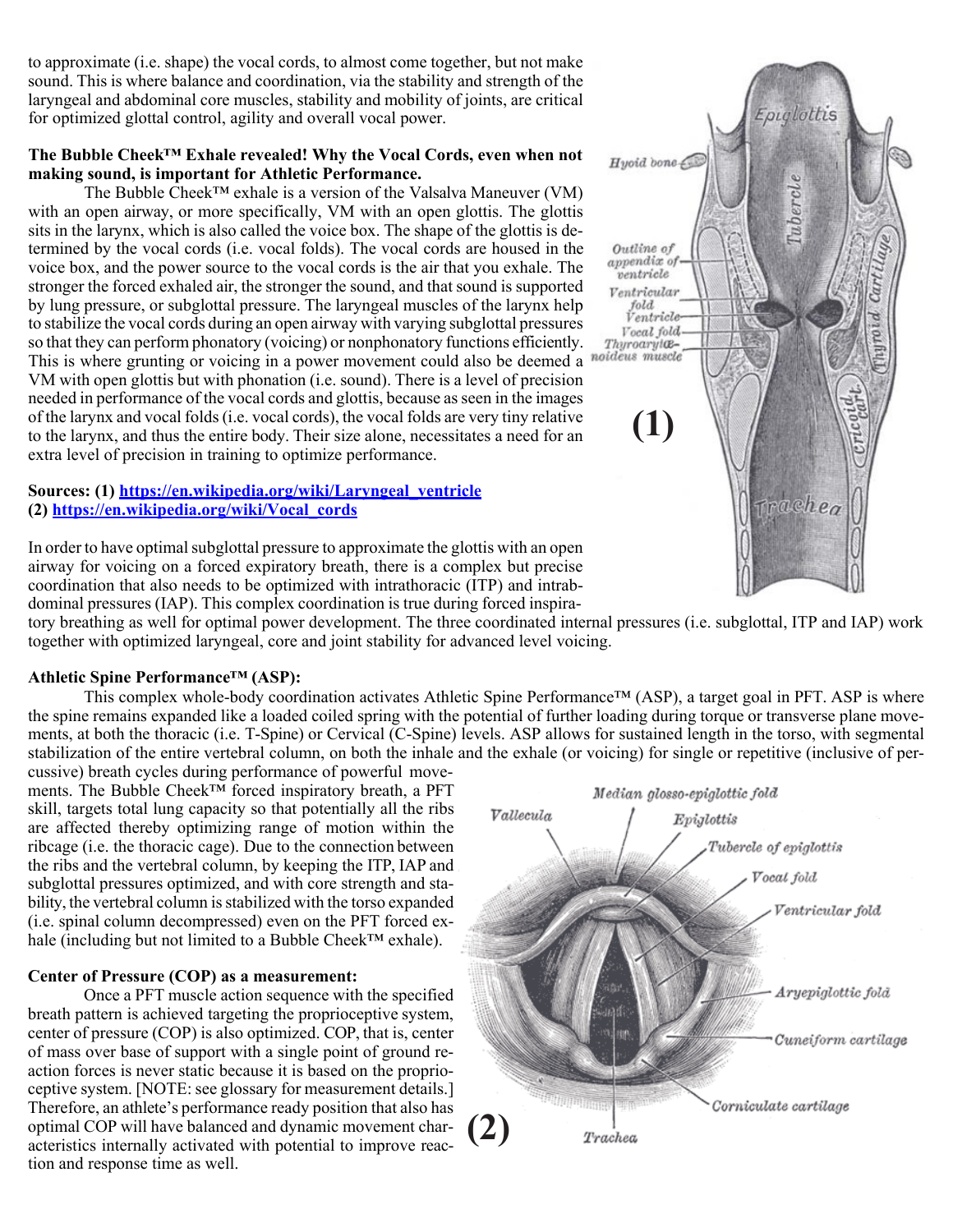#### **Joint Performance:**

Precision Form Training™ targets to improve both ASP and COP by optimizing core and laryngeal stabilization and strength (trunk control). The result of that PFT activation results in a 'suspended-like' athlete, with dynamic joint stability for improved controlled movements, to the extent of fine motor control of fingers and toes. This is an ideal athletic state for a cyclist for both long distance and sprints where consistent stress on joints (depending on the power of the pedal stroke) related to hands, feet and hips or pelvis, can increase risk for numbness, usually experienced in fingers, feet and groin. With PFT activated, there is a reduced stress on the joints as measured with myopressure plate technology. It is represented as reduced pressure (measured in N/cm2) on the base of support in contact with the ground but keeping optimized



dynamic joint stability via COP with ASP, allowing for potential for maximum force production at faster speeds for improved explosive power. For cyclists, their base of support would have to be measured through points of contact with the wheels of the bike, as it is what is in contact with the ground. Thus, it is possible to measure the COP of the cyclist in position on the entire bike, but also measure COP focusing on a cyclist's handlebars, pedal(s) or saddle position(s).

#### **Transverse Plane Movement and Torque in Explosive Power:**

If an athlete needs to be in performance ready position, they will ideally access the PFT sequence, allowing for lengthened torso with segmental stabilization of the spine (i.e. ASP), optimized center of pressure (COP), and forced breathing with an open airway, ready to activate during performance-under-pressure an explosive power movement or maximum strength. Since Athletic Spine Performance<sup>™</sup> (ASP) is a parameter of PFT, then isolation of the head, shoulder girdle and pelvic girdle is possible, while keeping a stable and strong center due to that expanded loaded coiled spring-like vertebral column. The movement is further supported by joint stability and mobility, and abdominal core strength, powered by the forced expiratory musculature, also responsible for transverse plane movement. Thus, the transverse plane, even in sagittal or frontal movements, is always ready to react or respond when PFT is activated. The athlete keeping a lengthened torso during a full PFT breath cycle, allows for better isolation of the pelvic girdle, the shoulder girdle and head, leading to a more optimal unrestricted rotation. Rotation, somewhat subtle in cycling, is a part of every pedal stroke, but more integral to timed and synced torqued movements on an explosive power action during each pedal stroke in a sprint. This is true for grounded, suspended or midair power actions. A primary benefit of preparing in what may be a visibly static stance, is an internally dynamic ready position with PFT so that explosive power or maximum strength can be performed in any plane without any extra delay to reaction time or feedforward response. A further benefit of the reduced head movement, especially in cycling posture with hands on the handlebars, is better eye tracking.

#### **The "Silent Grunt": Alternative to the Bubble Cheeks™**

If an athlete were to activate PFT at its elite level for explosive repetitive power, but wishes to stay silent, there is an option for the vocal cords to approximate similarly to a voicing posture, while not actually needing to make sound (i.e. the "silent grunt"). The ability to posture the vocal cords with the articulators (i.e. primarily the tongue and jaw position) to mimic voicing but not make sound, necessitates for a more advanced recruitment of musculature than the Bubble Cheek™ exhale due to a need for more overall stability, strength and power to facilitate the increased subglottal, ITP, and IAP pressures. A progression of this, can been seen in images of elite athletes with their tongues sticking out of their mouths. One of the best basketball players of all time, legend Michael Jordon was known for sticking his tongue while playing.

The Bubble Cheek™ exhale is a more closed mouth option, in contrast to forcefully 'sticking out' the tongue, due to the lips being used as resistance approximating for optimal jaw and tongue position. Although the resistance by the lips on the Bubble Cheek™ exhale is helpful to support subglottal pressure, it can also limit potential for breath speed and velocity on the exhale during an explosive movement, as well as on the inhale for a repetitive power performance, and thus limits RFD. Although there may be limitations with the Bubble Cheek™, the tongue example is not recommended due to possible injury to the tongue during play or practice. The photos below, however, are examples of how it can prevent one from clenching their teeth, and thereby reducing added joint stress to the jaw hinge (i.e. the temporomandibular joint). The best option for explosive power training is to keep the tongue in the mouth, but to progress from the Bubble Cheek™ exhale to the advanced skill of a silent vocal cord/glottis approximation using PFT, ideally with an open mouth, where benefits of breath, center (core) and spine (ASP) performance can still be optimized.

#### **Final Summary, Comments and Exercises:**

Precision Form Training™ (PFT) always starts the athlete with a specified Bubble Cheek™ breathing pattern, matched with the nonnegotiable neuromuscular recruitment pattern. PFT focuses on new considerations inclusive of performance of vocal cord approximation (i.e. glottis) to optimize the neural feedback system and Athletic Spine Performance™ (ASP) during explosive power movements, thereby improving the neural feedforward system for overall human performance optimization and injury prevention. PFT can be integrated and activated during traditional strength and conditioning programs. Precision Form Training™ (PFT) not only addresses the sympathetic mode in performance-under-pressure, but there is also a reversed PFT sequence that targets the parasympathetic mode for down regulation back to rest. Overall, PFT for performance-under-pressure, targets the proprioceptive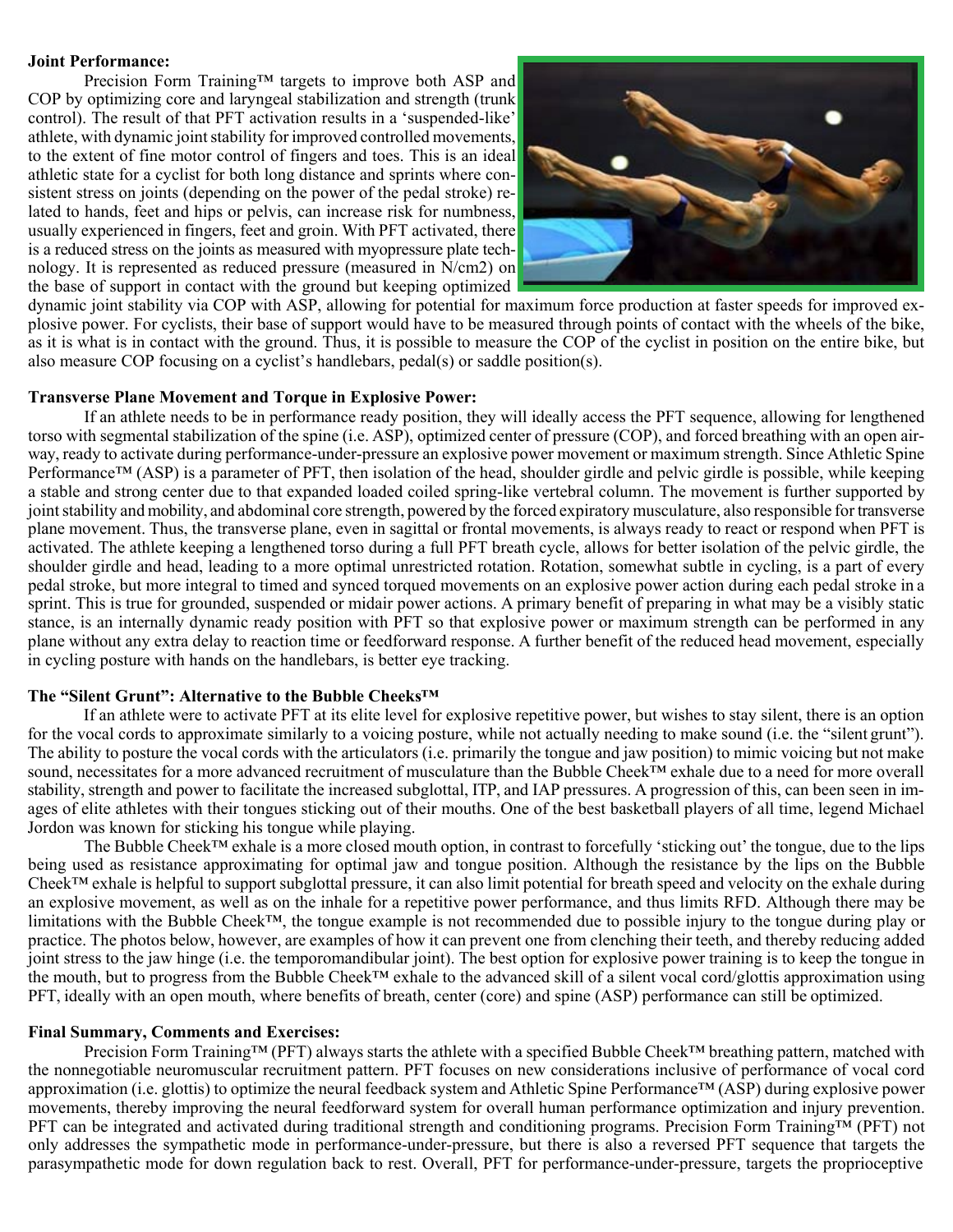system, center of pressure (COP), Athletic Spine Performance™ (ASP), the use of breath perturbations for core strength and stamina anaerobic conditioning, and the importance of eye focus, laryngeal stabilization and dynamic joint stability.

Since the vocal cords are so tiny in proportion to the rest of the body, the level of precision based on their performance, whether with sound or just approximating for sound, allows coaches to consider new biomechanical and optional auditory cues, to assess for potential ways for optimizing explosive power or maximizing strength in specified movements. The Bubble Cheek™ exhale was our first cue, the second is the grunt, but I conclude and reiterate, that the option of a forced expiratory breath allowing for approximation of the vocal cords and glottis in a 'silent grunt' formation (with tongue inside the mouth) during an explosive power movement should be the goal.



# **Power in the Bubble Cheek™ Exercises: (standing, sitting or in a cycling position on the bike)**

**(1) Set-Up the Power:** Bubble your cheeks and see if you can breathe in and out through your nose, keeping the bubble in the cheeks and without letting the chest fall/collapse.

**(2) Activate the Power:** Bubble your cheeks then breathe in through your nose as far as you can go. Then keeping the bubbled cheeks on the exhale, allow the force of the exhale to unseal the lips slightly so that air exits via the mouth and not the nose, all while keeping the pressure in the bubbled cheeks and staying lengthened (i.e. tall).

**(3) Progress the Power:** Bubble your cheeks and then breathe in (through the nose), then during the Bubble Cheek™ exhale when you force the exhale through the lips that unseal due to the force, try to also make sound. The air while making the sound will exit through the lips and not the nose. Once you start to make sound, consistently get louder, or accelerate the air of the exhale, all while staying lengthened (i.e. tall).

**(4) Skill Exercise for Cycling:** Bubble your cheeks and then breathe in (through the nose). Then during the Bubble Cheek™ exhale when you force the exhale through the lips that unseal due to the force, just before making sound, start pedaling with an even cadence. Once you start to make sound, consistently get louder, or accelerate the air of the exhale, all while staying lengthened (i.e. tall) and in keeping with the same cadence. Repeat at least three times (i.e. 3 breath cycles).

# **(5) Skill Exercise in Preparation for Sprints in Cycling: Percussive Breath with Explosive Pedal Stroke**

Bubble your cheeks and then breathe in (through the nose). Then at the same time as the Bubble Cheek™ exhale when you force the exhale through the lips while also making sound, try to give a maximum effort on a one pedal stroke during that exhale, but with staying tall and not collapsing the chest (i.e. don't blow out any excess air that may still be in the lungs at the end of your powerful exhale). Quickly recover with a Bubble Cheek™ inhale. Repeat cycle three to five times without break. Eventually you will be able to speed up this process at the rate of the cadence necessary for optimized sprints during race day.

**NOTE:** All exercises can be done three to five times in sequence, ensuring good form. Stop if any pain or fatigue.

**MEASUREMENT TOOL:** A sophisticated device called the **[LEOMO](https://www.leomo.io/blogs/news/tagged/english) Type-R** could be used as a tool for a cyclist to get real-time assessment of MPIs (Motion Performance Indicator) via smart sensors and advanced analytics. A cyclist with optimized parameters of PFT, including but not limited to ASP and COP with timed and synced torque movements, could test the target goals of reduced or minimal pelvic lateral rotation, torso rotation and foot angular range during each pedal stroke in an explosive power sprint.**O**

# **More Information Please!** Contact/Follow DR. Veera at **[DrV](mailto:DrVeera@KPerform.com)[eera@KPerform.com](mailto:eera@KPerform.com)**

**[www.KPerform.com](http://www.kperform.com/)** LinkedIn: **[https://www.linkedin.com/in/veeraasher/](http://www.linkedin.com/in/veeraasher/)** Instagram: **[https://www.instagram.com/drveerakperform/](http://www.instagram.com/drveerakperform/)** Facebook Page: **[https://www.facebook.com/KPerform](http://www.facebook.com/KPerform)** Twitter: **[@DrVeeraKPERFORM](https://twitter.com/DrVeeraKPERFORM)** Youtube: **[Activate Your Brave](https://www.youtube.com/channel/UC-gxsayPOagYp_4IHf_ymTg?view_as=subscriber)** *Matt Hank, Head of Strength and Conditioning for KPERFORM™*

# **Glossary:**

**Proprioceptive System:** Neural feedback control system. Neuromuscular system based on neurophysiology of proprioception and CNS (Central Nervous System) (i.e. Proprioceptive feedback loop).

**COP (center of pressure):** Center of mass over base of support represented by a single point of cumulative ground reaction forces on that base in a moment of time. [NOTE: A measurement that focuses on the proprioceptive system taken over a period of time, ideally with myopressure plate technology, includes the distance traveled between all single point values as COP path length (mm), represented in a confidence ellipse area (mm2) and inclusive of COP average velocity (mm/sec).

**Precision Form Training™(PFT):** a specified muscle action sequence (i.e. neuromuscular recruitment pattern) with non-negotiable breath pattern that targets performance of proprioceptive system. Measured by, including but not limited to, center of pressure (COP),